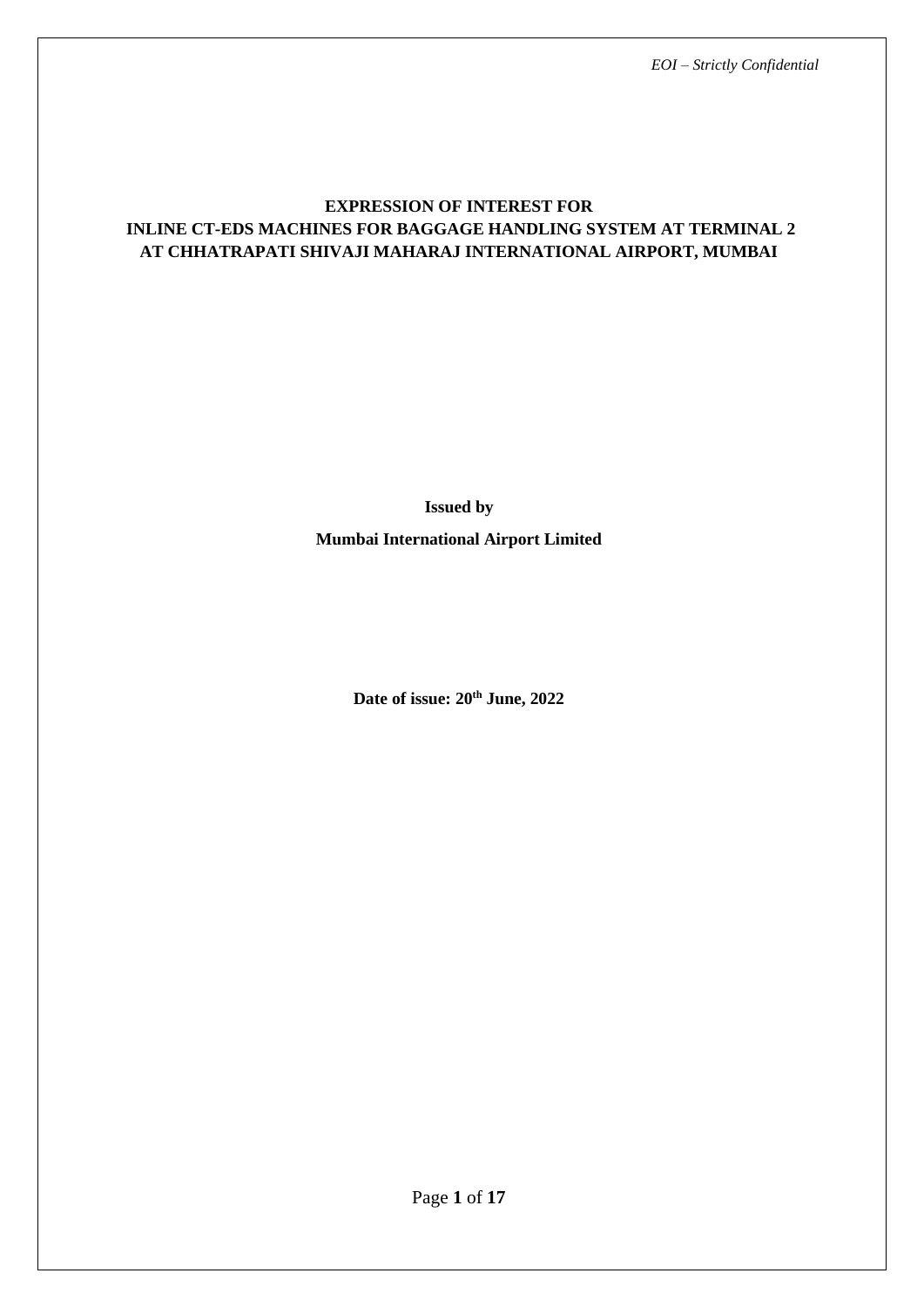# **DISCLAIMER**

- 1. The information contained in or as part of the Expression of Interest document ("**EOI**") or otherwise provided to Applicants, was obtained from various sources and is offered in good faith for the guidance of the Applicants only.
- 2. Each Applicant is obliged to become acquainted with all of the provisions of the Applicable Laws affecting the Application, the execution of the Agreement and fulfilment of its terms. Applicants are deemed to have knowledge of and be in full compliance with all the Applicable Laws. Applicants acknowledge and agree that MIAL shall be entitled to disqualify any Applicant and exercise any other remedies it may have (including, without limitation, seek damages for loss of profit / loss of revenues), if any proceedings are brought against any Applicant and / or MIAL and / or any party, for breach of any Applicable Laws in relation to such Applicant's Application.
- 3. Any communication to the Applicants from MIAL shall be valid only if received in writing from any person authorised by MIAL.
- 4. The EOI is not intended to form the basis of a decision to enter into any transaction with respect to the Agreement or any other investment decision and do not constitute an offer, invitation or recommendation to enter into or make any such transaction or decision.
- 5. Neither MIAL nor its employees, agents, directors, consultants, advisors, contractors or subcontractors, make any representation or warranty, express or implied, or accept any responsibility or liability as to the accuracy or completeness of the information contained in the EOI or information made available or to be made available in connection with MIAL, its business activities or the Airport and nothing contained herein or provided or to be provided to the Applicants is or shall be relied upon as a promise or representation, whether as to the past or as to the future.

**\*\*\*\*\*\*\*\*\*\*\*\*\*\*\*\*\*\***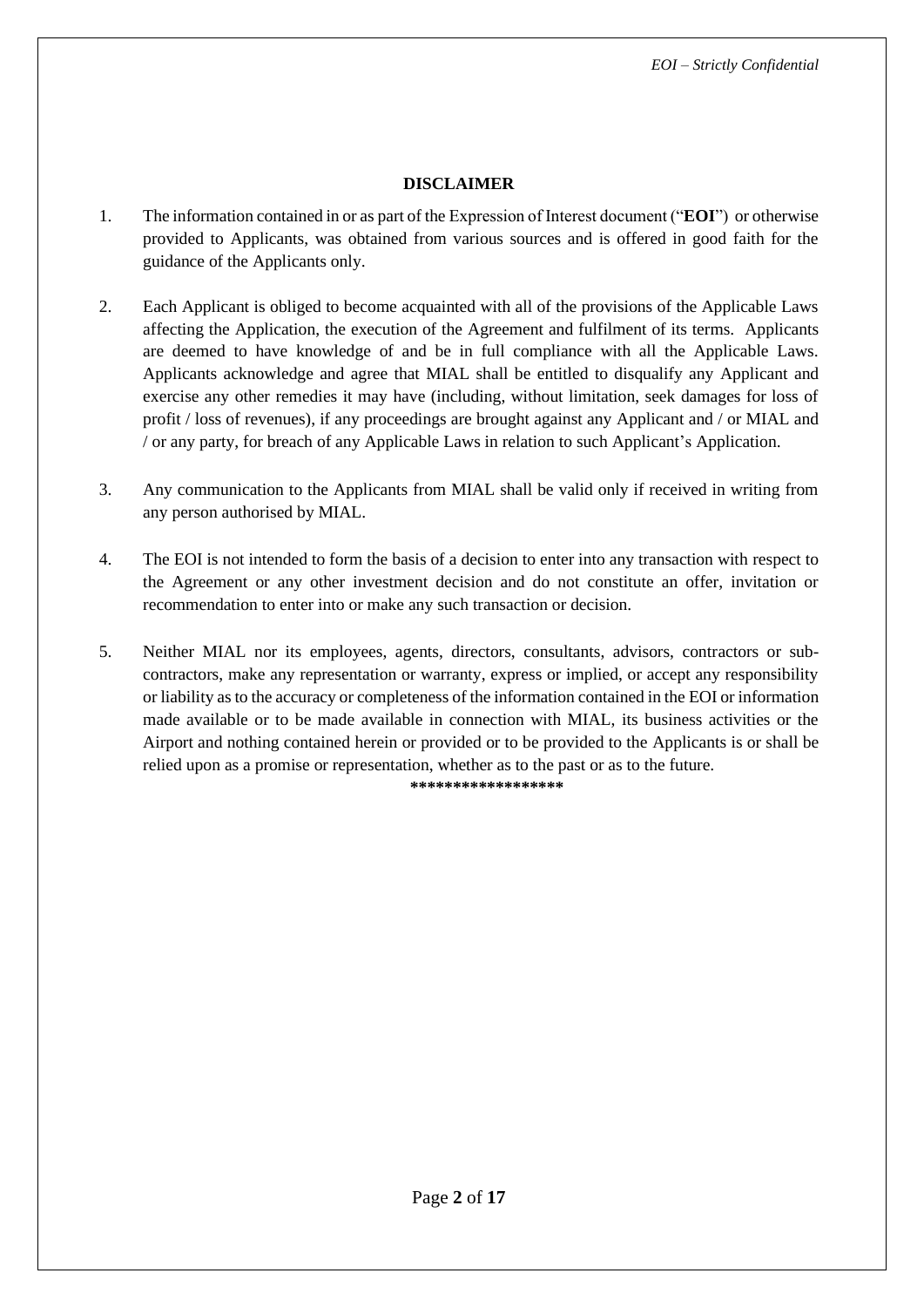# **TABLE OF CONTENTS**

| 1.1 |  |  |
|-----|--|--|
| 1.2 |  |  |
| 1.3 |  |  |
| 1.4 |  |  |
|     |  |  |
| 2.1 |  |  |
| 2.2 |  |  |
| 2.3 |  |  |
| 2.4 |  |  |
| 2.5 |  |  |
| 2.6 |  |  |
|     |  |  |
|     |  |  |
|     |  |  |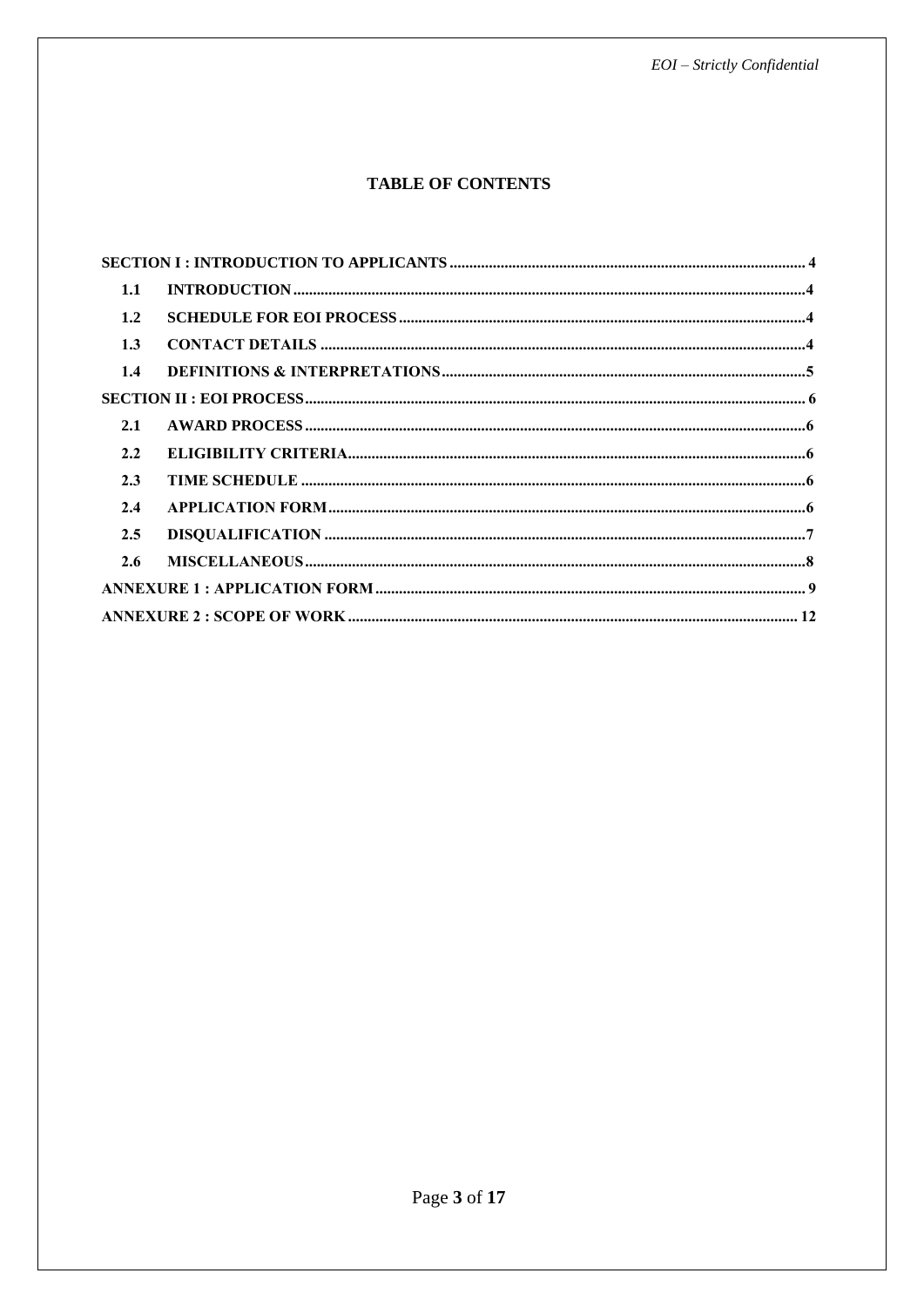# **SECTION I : INTRODUCTION TO APPLICANTS**

### <span id="page-3-1"></span><span id="page-3-0"></span>**1.1 INTRODUCTION**

# **A. ABOUT MIAL**

Mumbai International Airport Limited (**"MIAL")** is operating, managing and developing the Chhatrapati Shivaji Maharaj International Airport, Mumbai (**"CSMIA"**) pursuant to the Operation, Management and Development Agreement dated April 4, 2006 entered into between Airports Authority of India and MIAL ("**OMDA**").

Under the OMDA, MIAL has the exclusive right and authority, *inter alia*, to operate, manage and develop and to provide aeronautical and non-aeronautical services at CSMIA for a term of 30 years starting from May 3, 2006, with an option (subject to the provisions of the OMDA) to extend the term for an additional period of 30 years.

# **B. SCOPE OF WORK FOR INLINE CT-EDS MACHINES**

MIAL intends to appoint agency to provide the supply, installation, testing, along with Baggage Handling System (BHS) integration & commissioning of inline CT-EDS machines at Terminal 2, CSMIA, Mumbai ("**Work**") as further detailed in [Annexure 2](#page-11-0) (Scope of Work) of this EOI.

# **C. INVITATION**

MIAL hereby invites all interested companies, whether private or public, registered in India ("**Applicant(s)**") and having experience in supply and installation of inline CT-EDS machines for Baggage Handling System, to submit their expression of interest by way of an application ("**Application**"). MIAL intends to shortlist Applicants based on the Application submitted by them for further bidding process. It is clarified that mere invitation by MIAL for participating in further bidding process does not constitute any contract between MIAL and any Applicant(s).

# <span id="page-3-2"></span>**1.2 SCHEDULE FOR EOI PROCESS**

The schedule for EOI process is specified in Clause [2.3 below.](#page-5-3) MIAL reserves the right to change the schedule at its sole discretion. Any such changes shall be intimated to the respective Applicant at the email address specified in its Application.

# <span id="page-3-3"></span>**1.3 CONTACT DETAILS**

The following is the address and contact details for submission of Applications (by courier or registered post or hand delivery) in accordance with this EOI:

> **Head - Procurement, Mumbai International Airport Limited, Chhatrapati Shivaji Maharaj International Airport, Near Terminal 1B Arrivals, Santacruz (East), Mumbai - 400 099, India**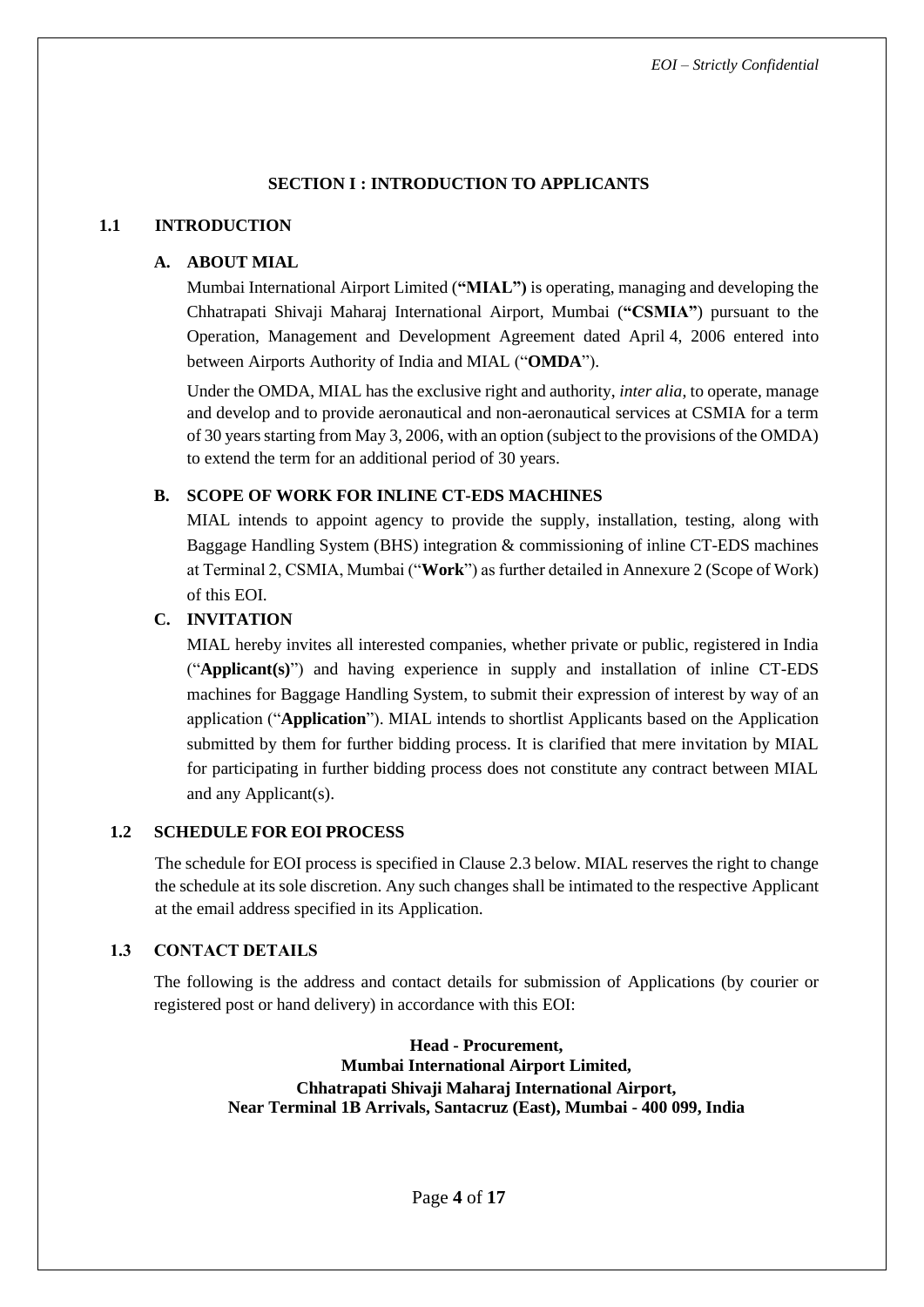Applicants may seek clarifications in relation to this EOI by sending an email to: [procurement.csmia@adani.com](mailto:gm.finance@adani.com)

For all email communications related to this EOI, please mention subject as "**EOI FOR INLINE CT-EDS MACHINES AT CSMIA**" in the subject line of the email.

# <span id="page-4-0"></span>**1.4 DEFINITIONS & INTERPRETATIONS**

- A. Throughout this EOI, unless indicated otherwise by the context, the singular also means plural.
- B. Any reference in this EOI to any statute or statutory provision shall be construed as including a reference to that statute or statutory provision, and to all statutory instruments, orders and regulations for the time being made pursuant to it or deriving validity from it, as may be from time to time amended, modified, extended or re-enacted, whether before or after the date of this EOI.
- C. The words "hereof," "herein", "hereunder" and words of similar import when used in this EOI shall refer to this EOI as a whole and not to any particular provision of this EOI. The words "include" and "including" shall be deemed to be followed by "without limitation" or "but not limited to" whether or not they are followed by such phrases or words of like import.
- D. The headings and sub-clauses of this EOI are intended for convenience only and shall not in any way affect the meaning or construction of any provision therein.
- E. Words and abbreviations, which have well known technical or trade or commercial meanings are used in this EOI in accordance with such meanings.
- F. References to recitals, clauses are, unless the context otherwise requires, references to recitals and clauses of this EOI.
- G. References to days, months and years are references to calendar days, calendar months and calendar years respectively.
- H. References to person shall mean any natural or legal person.
- I. References in this EOI to any consent or approval or permission or satisfaction or confirmation or certificate or agreement by an Entity shall, in each case, mean in written form and signed by an authorized signatory of such Entity.
- J. "Applicable Laws" means all laws, statutes, rules, regulations, codes, treaties, of any national, state or local government or any statutory or regulatory authority; all orders, decrees, rules, directions, guidelines, notifications or interpretations of any executive, administrative, judicial or quasi-judicial body; including all Applicable Permits; all as in force and effect from time to time; that are applicable to or binding upon (i) the person the property, or matter in question; or (ii) the Work or any portions thereof.
- K. "Applicable Permits" means all consents, approvals, registrations, licenses, no-objections and permits required under or pursuant to the Applicable Laws.
- L. "BCAS" means the Bureau of Civil Aviation Security of India.
- M. "TSA" means Transportation Security Administration, an American governmental agency that is responsible for travel safety, especially air travel.
- N. "ECAC" means European civil aviation conference.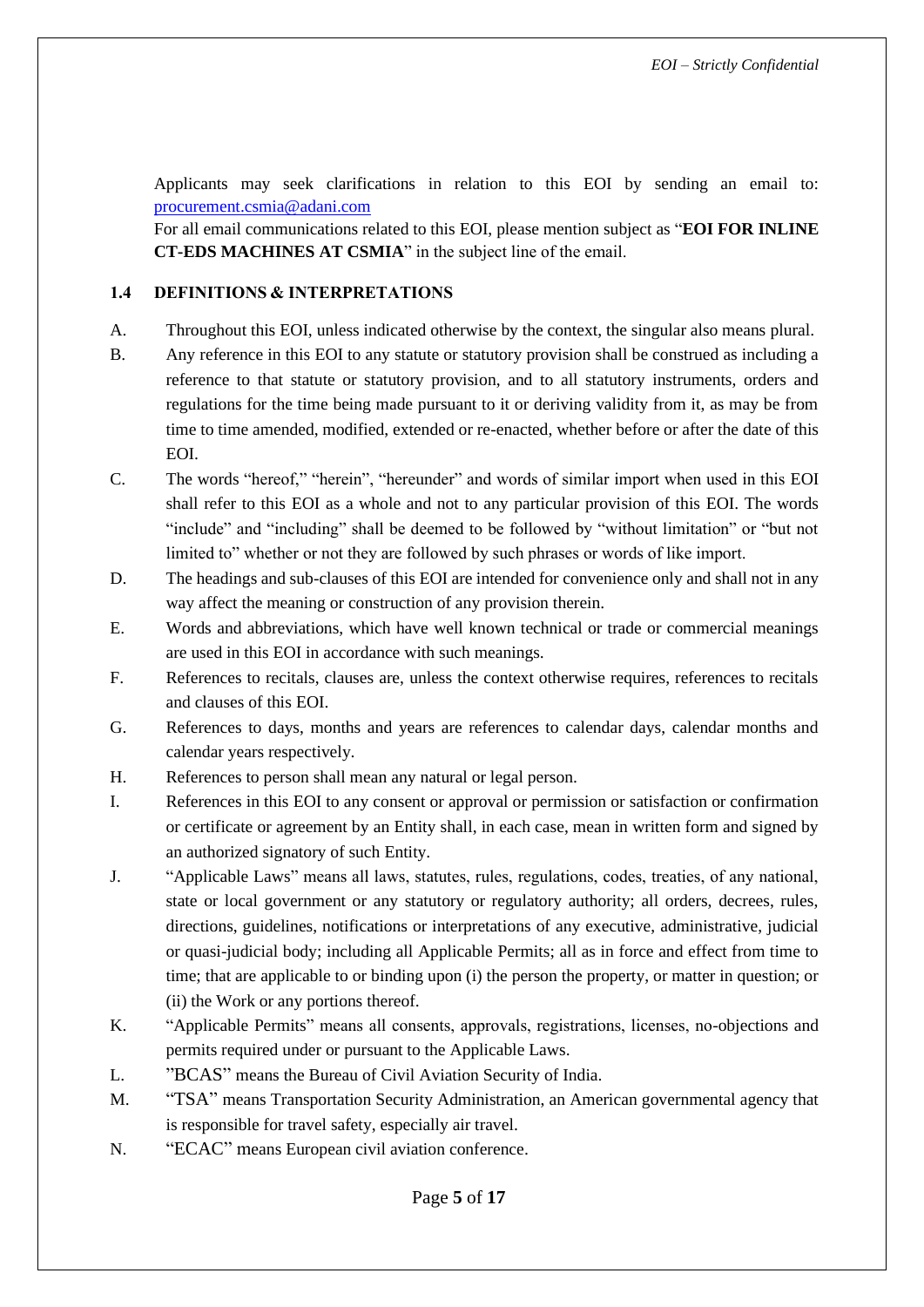\*\*\*\*\*\*\*\*\*\*\*\*\*\*\*\*\*\*\*\*\*\*\*\*\*\*\*\*

### **SECTION II : EOI PROCESS**

### <span id="page-5-1"></span><span id="page-5-0"></span>**2.1 AWARD PROCESS**

- A. The purpose of this EOI process is to enable MIAL to shortlist companies for the Supply and installation of inline CT-EDS machines for Baggage Handling System at CSMIA. MIAL invites applications from interested parties for participating in this EOI process. The shortlisted parties would be subsequently invited to submit bids in respect of the said contract for Supply and installation of inline CT-EDS machines for Baggage Handling System at T2, CSMIA.
- B. MIAL is using two stage award process to grant contract for supply and installation of inline CT-EDS machines for Baggage Handling System at T2, CSMIA. The stages are:
	- a. Phase 1: EOI Stage
	- b. Phase 2: Tender Stage
- C. In the first phase, MIAL will shortlist Applicants based on the criteria set out in this EOI Document. The shortlisted Applicants will then be handed out the detailed tender documents and invited to submit a bid. The Applicant meeting the following eligibility criteria and complying with other terms and conditions of this EOI shall be shortlisted as Qualified Applicant.

# <span id="page-5-2"></span>**2.2 ELIGIBILITY CRITERIA**

The Applicant must fulfil the following eligibility criteria:

- (i) CT-EDS machine proposed by Applicant should meet technical specifications mentioned in the Scope of Work of this EOI.
- (ii) Applicant should have past experience of supply and installation of inline CT-EDS machines for Baggage Handling System in Airport.
- (iii) Applicant should be capable of providing supply and services.

### <span id="page-5-3"></span>**2.3 TIME SCHEDULE**

| <b>Date</b>       | Event                                    |
|-------------------|------------------------------------------|
| $20th$ June, 2022 | Date of newspaper advertisement          |
| $27th$ June, 2022 | Last Date for Submission of Applications |

MIAL reserves the right to change the above schedule at its sole discretion. Any such changes shall be intimated to the respective Applicant at the email address specified in its Application.

### <span id="page-5-4"></span>**2.4 APPLICATION FORM**

### **A. Contents**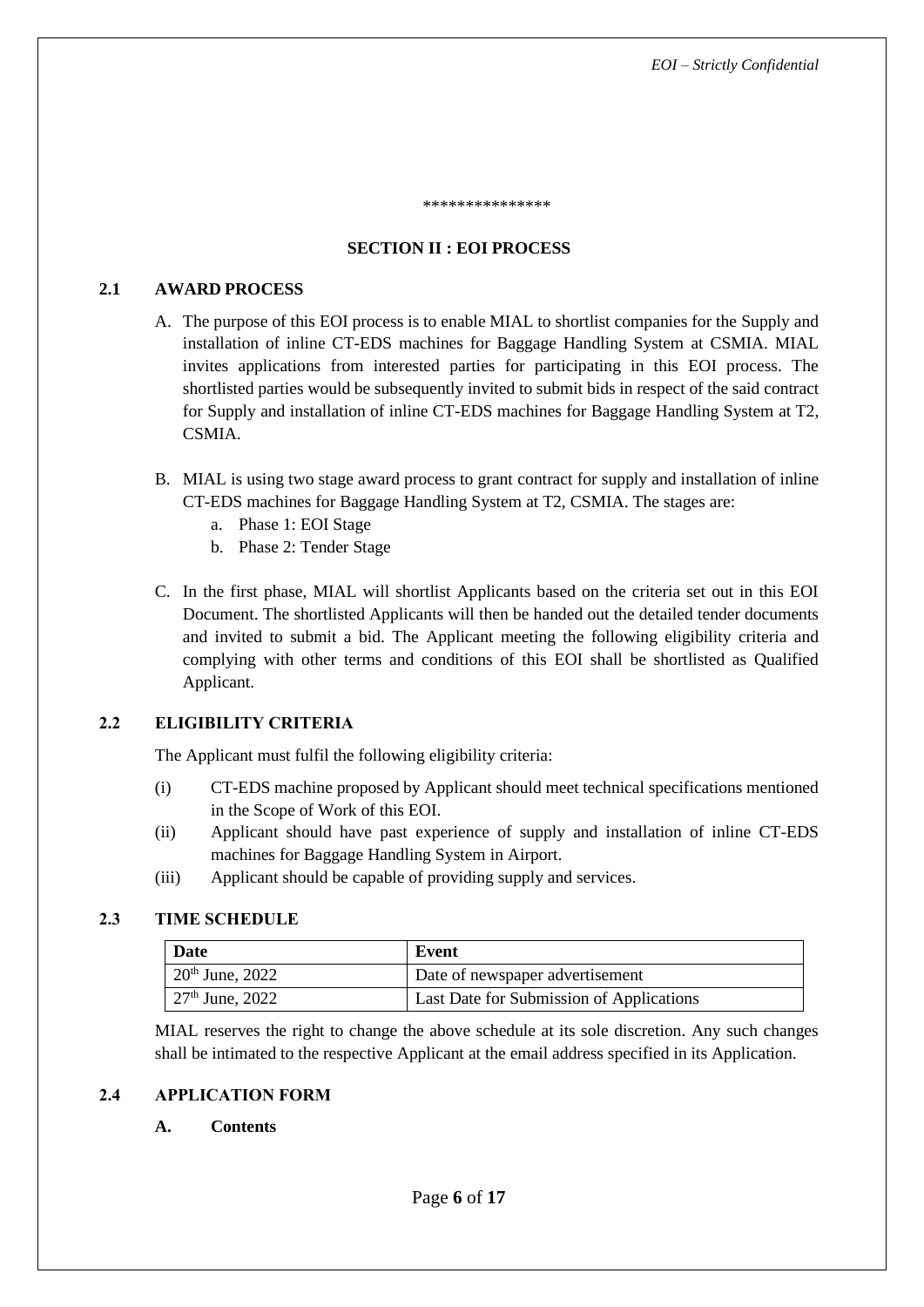- i. The Application shall be submitted in a sealed envelope comprising of the following:
	- ❖ Application Form along with necessary documents as per **[Annexure 1.](#page-8-0)**
	- ❖ Applicant credentials, company profile, relevant experience, list of clients, etc.
	- ❖ Technical specifications of Applicant's inline CT-EDS machine.
	- ❖ Applicant Company's financial details like certified turnover details for last three years, etc.
	- ❖ Other documents indicating competency of Applicant for the Work.
- ii. **Sealing and marking of Applications:** Applicants shall submit original version of the Application sealed in a single envelope with the following marking:

| "EOI FOR INLINE CT-EDS MACHINES AT CSMIA |  |
|------------------------------------------|--|
| APPLICANT'S NAME:                        |  |
| APPLICANT'S ADDRESS:                     |  |

This envelope shall be addressed to the addressee set forth in Clause [1.3](#page-3-3) and shall be submitted by the due date specified in Clause [2.3 above.](#page-5-3)

- iii. All documents comprising the Application shall become the property of MIAL and shall not under any circumstances be returned to the Applicants. MIAL shall be free to utilise any information / data provided to it as a part of the Application in any manner that it deems fit.
- iv. MIAL shall not be responsible for the loss or non-receipt or delay in the receipt of any EOI application sent by post or courier.
- v. MIAL has the exclusive and final right of acceptance/rejection of applications from any of the parties/Applicants.

# <span id="page-6-0"></span>**2.5 DISQUALIFICATION**

MIAL shall have the right to disqualify any Applicant if, in MIAL's opinion:

E-MAIL ADDRESS:

- i. the Applicant, or any employee, officer, agent, director, advisor, consultant, contractor, subcontractor, servant or staff member of, or any person associated with such Applicant has or may reasonably be thought to have, at any time, involved in any dishonest, fraudulent, illegal or unlawful business practices whether in connection with the Application or otherwise; or
- ii. the Applicant engages in anti-competitive behavior including, collusion between Applicants or solicitation of MIAL's employees, agents, directors, consultants, advisors, contractors, or sub-contractors. Applicants may only have contact with the authorised official of MIAL solely for the limited purpose of submission of Applications and queries concerning the EOI and other matters as provided for in the EOI; or
- iii. the Applicant breaches any of the terms and conditions contained in the EOI; or
- iv. the Applicant or any of the affiliates or any of their employees, directors: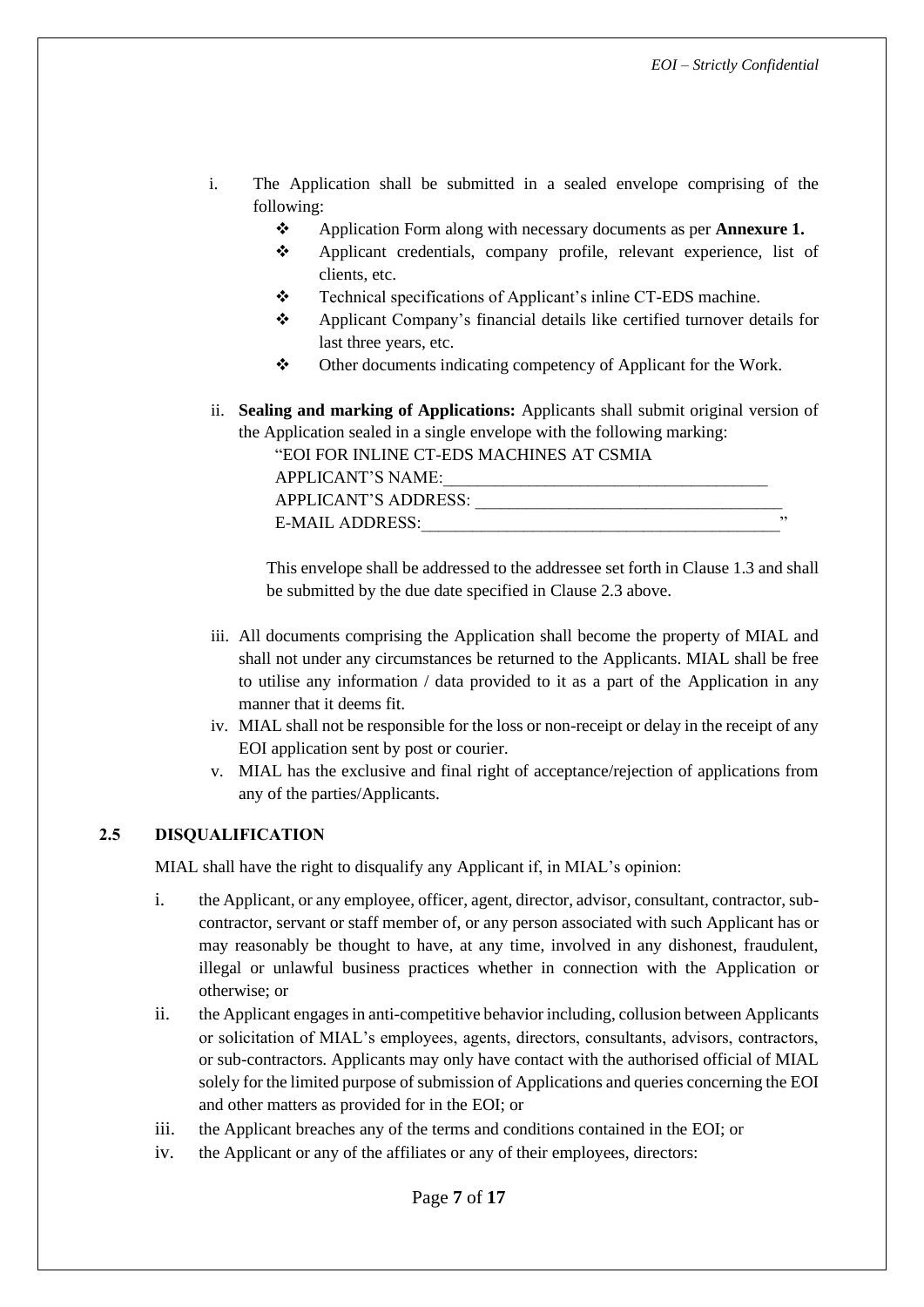- a. has been disqualified from a tendering process by MIAL or its Application was rejected by MIAL or a contract awarded to it is under dispute for material breach; or
- b. has withdrawn from the tendering process conducted by MIAL subsequent to award of contract; or
- c. is has been either directly or indirectly involved in any frivolous or vexatious litigation against MIAL; or
- d. has been convicted in any criminal case;
- v. any other fact or circumstance exists, which justifies such disqualification.

The decision of MIAL in this regard shall be final and binding on all the Applicants.

# <span id="page-7-0"></span>**2.6 MISCELLANEOUS**

- A. MIAL shall issue subsequent bidding documents to the shortlisted Applicants.
- B. The EOI process shall be subject to provisions of OMDA.

**\*\*\*\*\*\*\*\*\*\*\*\*\*\*\***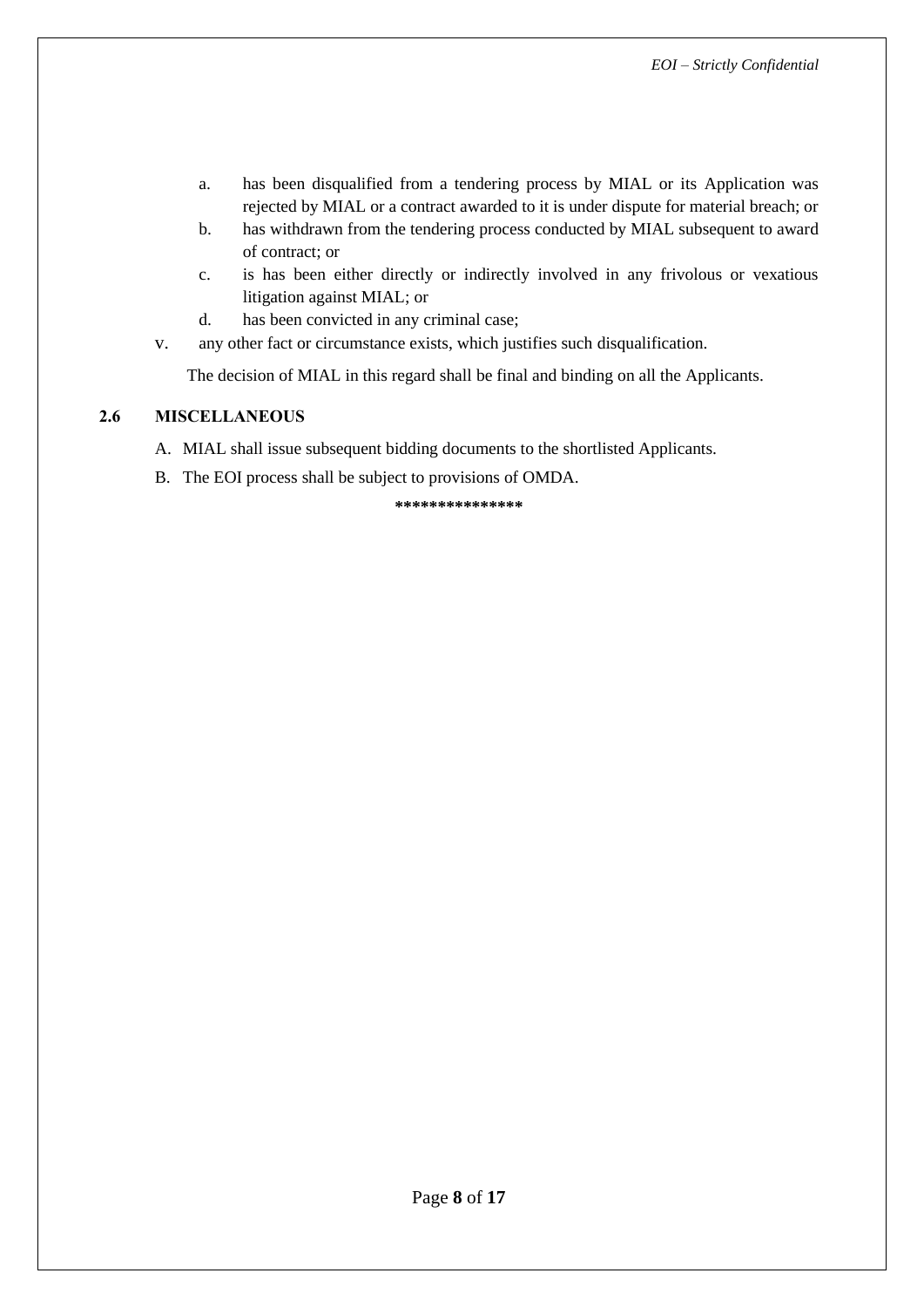# **Annexure 1 : Application Form**

[Place, Date]

<span id="page-8-0"></span>To: Head – Procurement, **Mumbai International Airport Limited,** Terminal 1, Chhatrapati Shivaji Maharaj International Airport, Santacruz (E), Mumbai 400 099.

Dear Sir:

# **Sub: Application in response to the EOI for inline CT-EDS machines at CSMIA**

- **Ref: EOIfor inline CT-EDS machines at CSMIA dated \_\_\_\_\_\_\_\_\_\_\_\_\_\_\_, 2022 ("EOI") issued by MIAL.**
- 1. We confirm that we are submitting our Application for supply and installation of Inline CT-EDS machines for Baggage Handling System at Chhatrapati Shivaji Maharaj International Airport ("**CSMIA**").
- 2. We hereby confirm that we meet the eligibility criteria specified in this EOI and in this regard, we have enclosed all required documents (together with the supporting documents) in accordance with Section [2.2](#page-5-2) of the EOI.
- 3. We further confirm that we are not disqualified from participation in the competitive bidding process, pursuant to the provisions of the EOI.
- 4. We represent, warrant and covenant to MIAL that all information furnished or to be furnished by us to MIAL at any time (including without limitation, as part of our Application in response to the EOI) is true, complete, accurate, unconditional and fairly presented. We undertake to forthwith inform MIAL in the event of occurrence of any circumstances that would render any information, representations or warranties in our Application, untrue, incorrect or invalid.
- 5. Having read, carefully examined and understood the terms of the documents comprising the EOI (including without limitation, the form of the Agreement issued), we, the undersigned, hereby offer to perform the Supply and installation of inline CT-EDS machines for Baggage Handling System (as defined in the EOI) in accordance with:
	- (a) all terms and conditions as specified in the EOI, including without limitation the form of Agreement, the annexures, exhibits, attachments and amendments to the EOI; and

<span id="page-8-2"></span><span id="page-8-1"></span>(b) our Application;

provided however that in the event of any inconsistency between [\(a\)](#page-8-1) and [\(b\)](#page-8-2) above, [\(a\)](#page-8-1) shall prevail.

- 6. We hereby agree and confirm that our Application has been prepared strictly in accordance with the instructions in the EOI (including the forms set forth therein) and that we shall at all times act in good faith and abide by the terms and conditions of the EOI.
- 7. We represent and warrant to MIAL that as of the date of submission of the Application:
	- (a) the information furnished by us is true, complete, accurate, unconditional and fairly presented;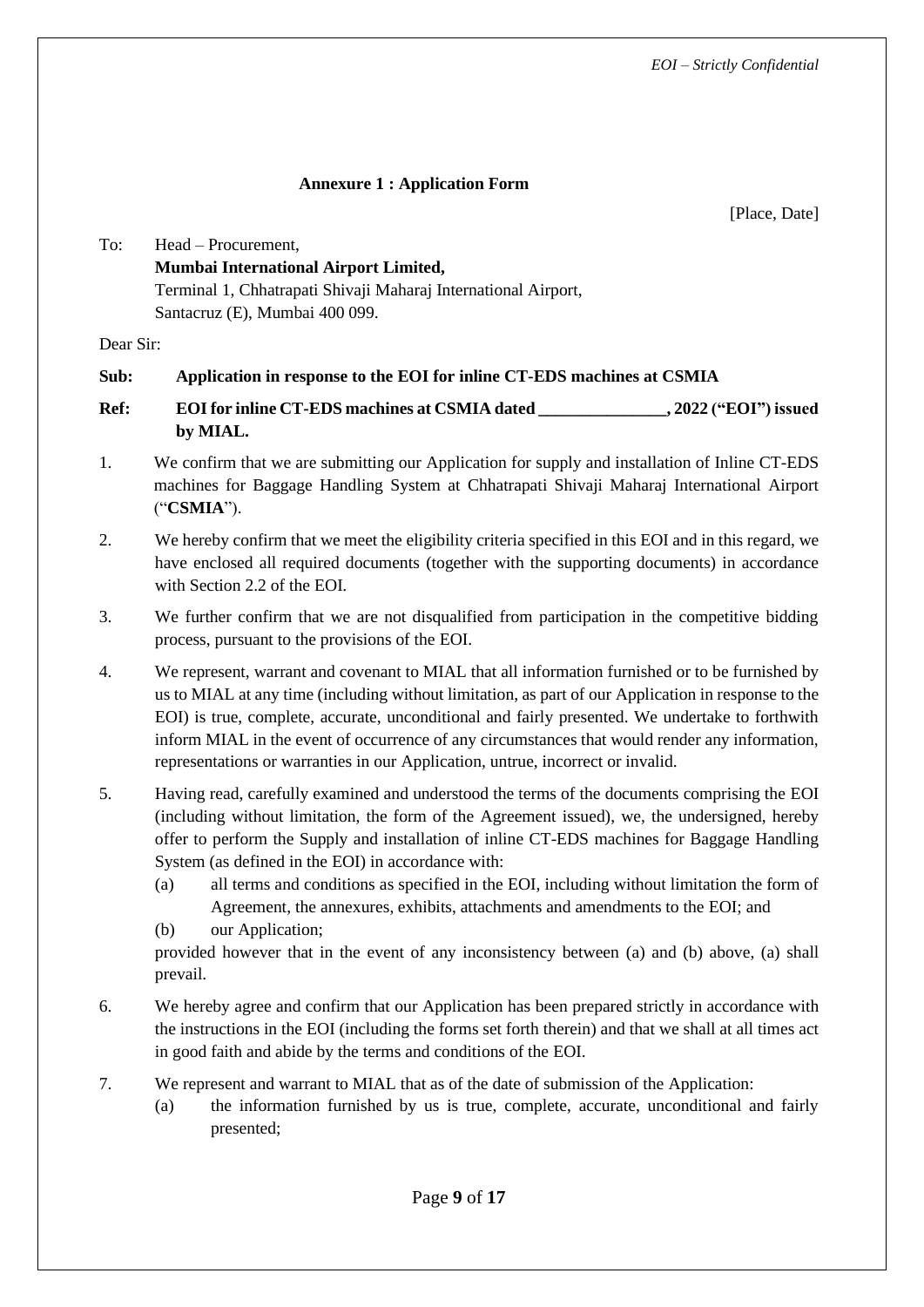- (b) we have all the necessary corporate approvals and authorizations to participate in the EOI; and
- (c) neither we nor our affiliates are in anyway, directly or indirectly, interested in, or associated with any other Applicant or its Application.

In the event of occurrence of any events or circumstances that would render any of the foregoing representations and warranties untrue or invalid, we covenant to promptly notify MIAL of the same and agree that MIAL shall be entitled to reject our Application in such event and if awarded the contract, withdraw the same, without MIAL incurring any cost or liability.

8. We represent and warrant that we [are / are not] [*strike out which is not applicable*] Group Entity(ies), of MIAL or its shareholders (other than AAI). We further represent and warrant that we [are / are not] [*strike out which is not applicable*] Related Party of MIAL or its shareholders or directors.

# 9. **Confidentiality undertaking:**

We hereby undertake and agree to keep the Information (as defined below) confidential. We acknowledge that the Information is confidential information of MIAL and is provided solely for the purpose of enabling the Applicant to submit its Application and participate in the process for selection by MIAL of the Successful Applicant for performing the Services ("**Specified Purpose**"). We, the Applicant, hereby undertake and agree that in consideration of receipt of such Information, we shall abide and be bound by the following terms:

- (a) "**Information**" means the EOI and any and all documents and information, whether specifically mentioned as 'confidential' or not, provided by or on behalf of MIAL to the Applicant or otherwise obtained by the Applicant pursuant to the EOI, or negotiations and discussions with MIAL, including without limitation, any clarifications, amendments or documents subsequently issued, drafts of definitive agreements, information obtained through interactions with MIAL and site visits (if any), all technical, commercial, financial, operational, legal or statistical information, all agreements, plans, layouts and documents in relation to the Airport, in each case whether in writing, electronic form or other tangible form or disclosed by oral or visual presentation or other intangible method.
- (b) The Applicant shall use the Information solely for the Specified Purpose. The Applicant shall maintain the confidentiality of the Information and shall not disclose the Information to any person, other than:
	- i. its employees, professional advisors and consultants, who have a need to know in connection with the Specified Purpose; and
	- ii. a party with the prior written consent of MIAL;

provided in each case that (i) Applicant shall ensure that such party agrees to appropriate confidential treatment of such Information as per the terms hereof; and (ii) Applicant shall be solely responsible for any act by such parties which results in the Information not being treated in accordance with the confidentiality provisions hereof.

(c) Confidentiality obligations hereunder shall not apply to any Information that (i) is or becomes available in the public domain, other than by breach of confidentiality obligations by the Applicant or any other party, (ii) is in possession of the Applicant prior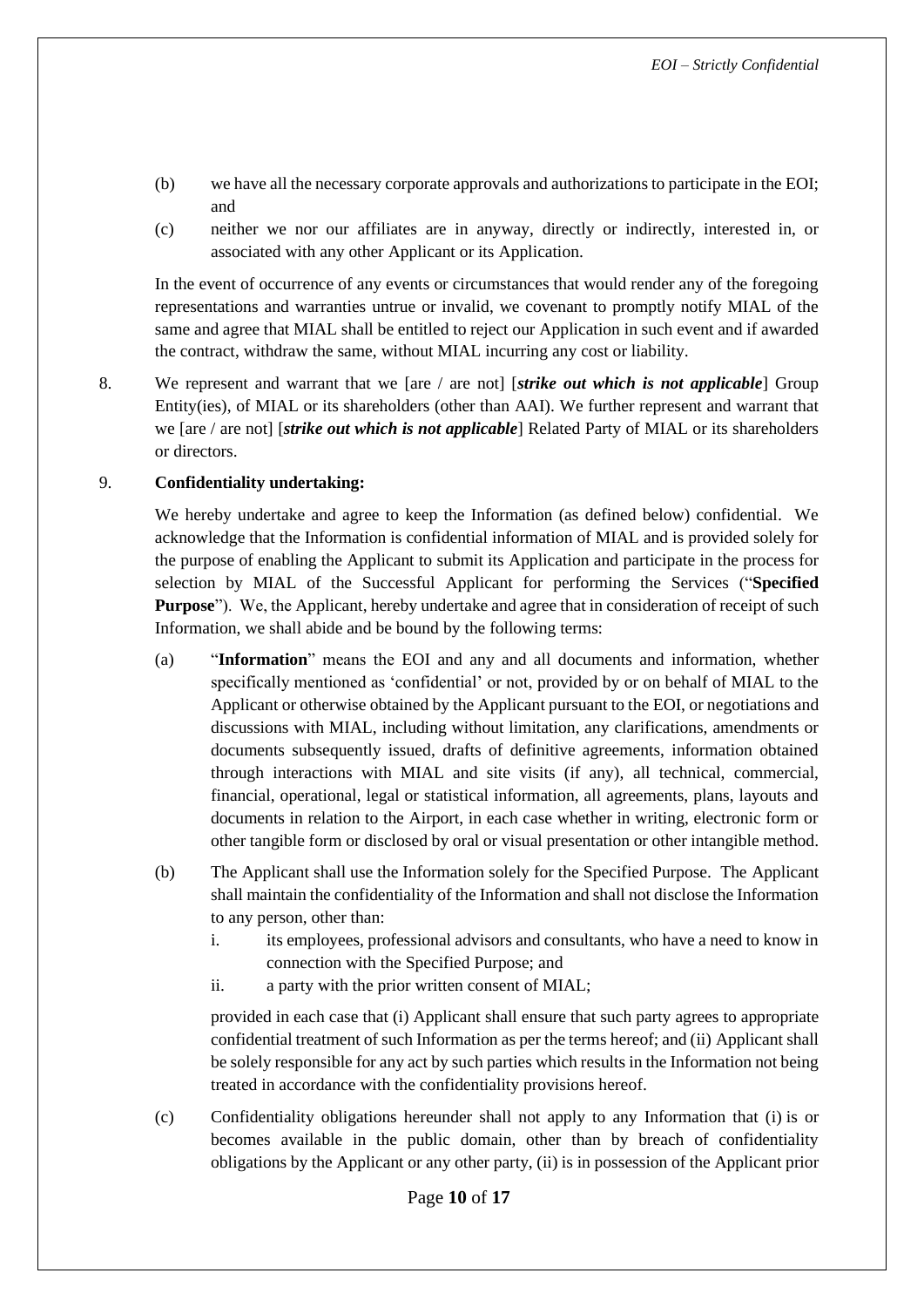to its disclosure by MIAL and rightfully received without any breach of confidentiality by any party. If Applicant is required to disclose any Information pursuant to any Applicable Laws or an order of any judicial or statutory authority, Applicant shall give MIAL reasonable prior notice of the circumstances of such requirement prior to disclosing such Information and shall co-operate with MIAL to minimize the extent of disclosure, including any effort by MIAL to contest or obtain a protective order against such requirement.

- (d) The Applicant shall, promptly upon the request of MIAL, return or destroy all Information including without limitation all originals, copies, extracts and summaries thereof (including information on electronic media), and certify to MIAL that it has returned or destroyed such Information within two days of such request by MIAL.
- (e) The Applicant agrees that the use or disclosure of the Information in breach of these confidentiality provisions will cause irreparable harm or injury to MIAL, which is incapable of recompense by way of damages. Accordingly, the Applicant agrees that MIAL is entitled to seek injunctive or other appropriate relief to restrain any breach or threatened breach of these confidentiality provisions.
- 10. We hereby agree that the EOI and this Application shall be construed, interpreted, enforced and governed, in all respects, by the laws of India. The courts at Mumbai will have exclusive jurisdiction in respect of all matters arising out of the EOI and this Application.

We, the Applicant, undertake that the representations, warranties, covenants, agreements and undertakings in the Application are true and correct and we shall be liable for any breach thereof. We hereby accept all the terms and conditions of the EOI. Capitalised terms used but not defined herein have the meanings set forth in the EOI.

Yours sincerely,

For and on behalf of [*name of Applicant*]

\*Signature of Authorised Signatory(ies)

\_\_\_\_\_\_\_\_\_\_\_\_\_\_\_\_\_\_\_\_\_\_\_\_\_\_\_

Name:

Title:

Phone number:

E-mail:

**\*\*\*\*\*\*\*\*\*\*\*\*\*\*\***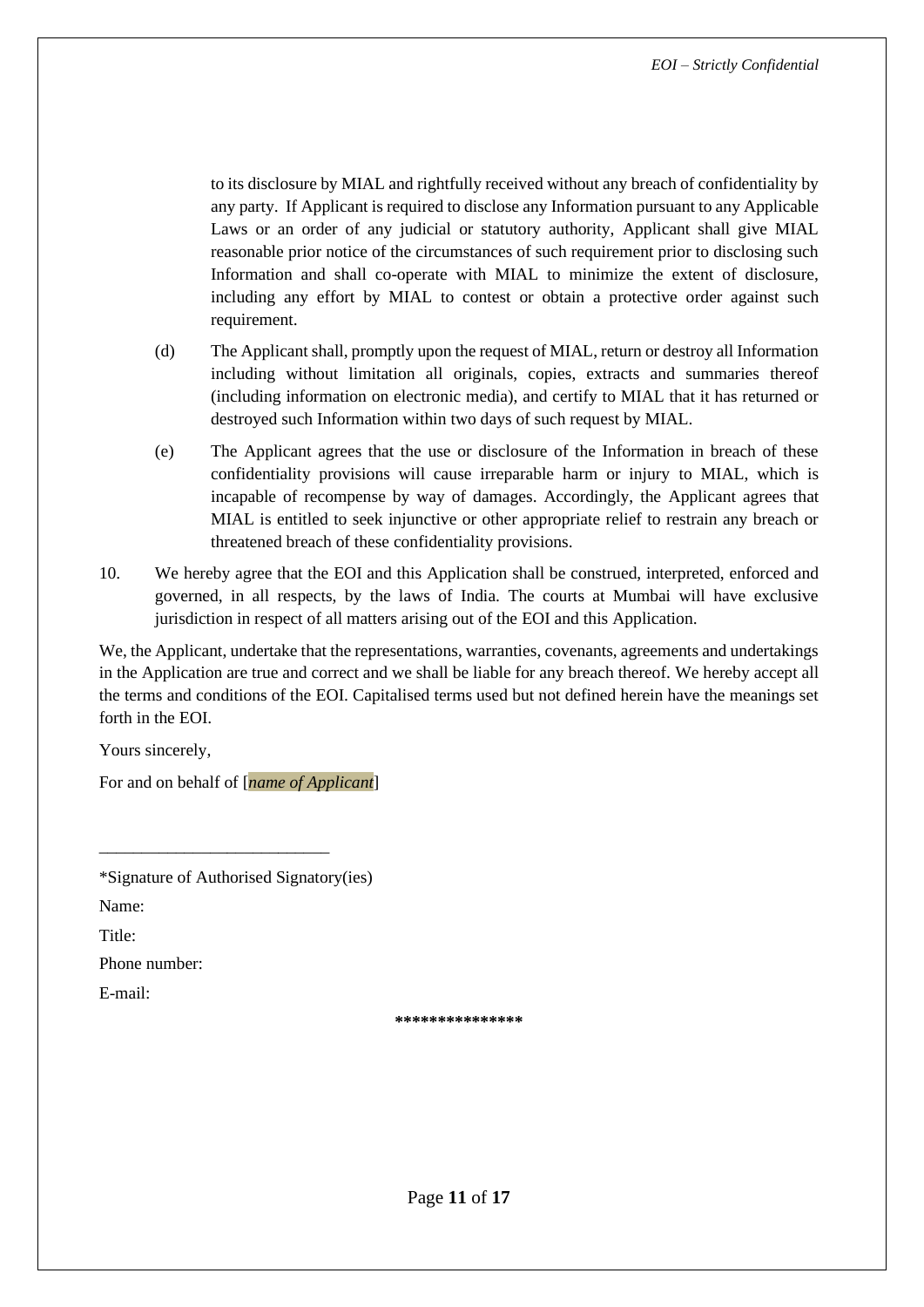### **Annexure 2 : Scope of Work**

<span id="page-11-0"></span>Vendor is this document shall mean Applicant as defined in EOI

#### **Scope of Work**

Objectives of the project are:

- 1. To be compliant with BCAS circular 11/2017 or latest
- 2. Installation of ECAC standard 3 or higher, Inline machines with advanced threat detection capabilities

The scope of work includes detailed technical requirement for removal of existing EDS Machines installed at Mezzanine floor of Baggage makeup area along with supply, installation, testing, BHS integration & commissioning of CT-EDS inline machines at Terminal 2, CSMIA, Mumbai.

Terminal 2 present inline machines will be replaced with CTX machines which will enhance the current detection standard to ECAC standard 3 or higher.

#### **Removal of Existing 10080 EDS machines & Storage**

Vendor must provide methodology for removal of HS10080 EDS machines without much hampering of BHS operations, no damage to removed equipment & to be placed in the provided space by MIAL with proper covering.

Vendor to provide all necessary document required for installation, Machine diagram, Maintenance space requirement, Point load diagram beforehand.

All lifting equipment, manpower, vehicles & permissions are in scope of vendor. MIAL will guide in obtaining permission.

Lifting equipment (ex: Chain pulley or blocks) & tools certified by authorized agency to be used for required weight as per site conditions.

Vendor must specify which utilities have to removed, shifted or any civil work is required in the initial stage itself with minimum disturbance to existing structure.

If platforms are decided to be removed, after removal the platform will rest half on plinth and half on the path. Blocks for balance should be arranged by vendor.

#### **Space for UPS & Batteries**

To confirm the area required for UPS & batteries installation

Vendor to do complete cabling from UPS to machines which may require installation of cable trays, laying of cable etc. as per MIAL standards. No exceptions.

Vendor to confirm Input electrical supply requirement.

Vendor to confirm HVAC requirements for batteries & UPS.

### **CT-EDS Machine**

Compliant with specifications mentioned in latest BCAS security equipment circular.

Machine height to be matched with existing BHS conveyor height.

To share PPT of Machine, Detailed brochure, TSA/ECAC/BCAS Certification.

OEM to share the Make, OS, Architecture, Configuration, Licenses, Applications, Capacity limitation, Server Backup methodology.

Dedicated standalone workstation to be provided with each machine which can be configured as an analyst to work with BHS in case of total Matrix/Mux server failure along with all report & image storage (1TB).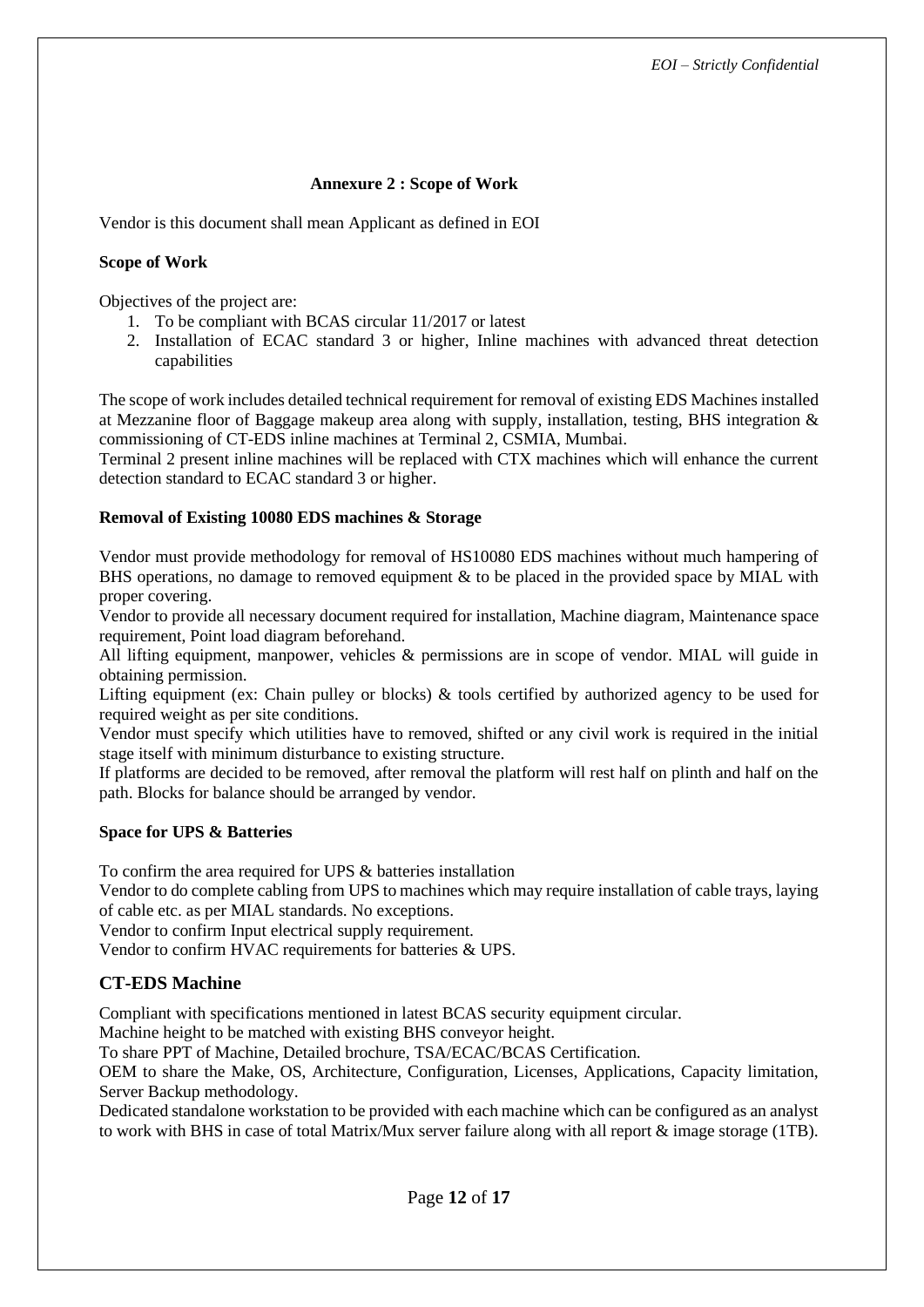This Workstation shall be plug and play for operating the machine in Dedicated / standalone mode in case of emergency.

Image saving capacity of machine in Standalone Mode to be minimum of 14 days / 1TB or whichever is higher.

OEM to share CTX Image Processing Time, Die Back Condition, Idle Mode, Cold Start, Reboot time etc. OEM to share Reset time of machine after fault, failure. Chart for the same needs to be shared. Major faults that can occur along with its rectification time.

OEM to confirm automated Contraband Detection feature availability in the machine.

CTP/IQTK or similar kit to be provided with each machine.

Calibration certificate of IQTK/CTP to be provided.

Vibration dampers to be provided to reduce any machine vibrations.

All consumables, spares are considered in vendors during project & warranty period. Predictive maintenance / condition monitoring system should be included as counteractive measure to reduce downtime of equipment

AERB type approval / Radiation report to be shared

Ups for 30 mins +-5 backup should be provided, in case of power failure system should be configured with UPS to give alarm of power failure on system live dashboard & should safe shutdown by itself to avoid any loss of data.

OEM to share all documents like Technical Manual, PM Checklist, Integration Manual, Critical Spare List etc.

OEM to check & confirm on sufficient space required for maintenance before machine installation.

OEM to provide start-up spare parts kits with machine to avoid any impact on installation schedule. OEM to share disposal process for the provided machines.

OEM to confirm on usage / requirement of Alignment conveyors and impact on throughput

OEM to share drainpipe provision / AC / Exhaust / water requirement along with all technical details (If applicable)

### **System Live Dashboard**

Compliant with specifications mentioned in latest BCAS security equipment circular.

A Live dashboard should be provided to display real time health monitoring of system. Clear alarm with issue should be available on dashboard to reduce the diagnostic time. All equipment should be properly mapped in the system.

Live communication with BHS, log event report should be displayed on the dashboard. Predictive maintenance / Condition monitoring should be displayed on live dashboard. Live dashboard should be customizable as to MIAL requirements.

#### **Reporting workstations**

Compliant with specifications mentioned in latest BCAS security equipment circular

Statistics report up to 2 years should be available always.

Automatic uptime calculation of the connected equipment should be available without any manual interference, same should be displayed on dashboard.

Reports should be available in customizable format as specified by MIAL & have provision to make changes as & when required by MIAL.

All Management information system report as per BCAS should be available

All reports should be user / level specific & no consolidation is acceptable.

Color printer (Options should be provided to MIAL for selection) should be provided with each reporting workstation to take print of Bag images or reports.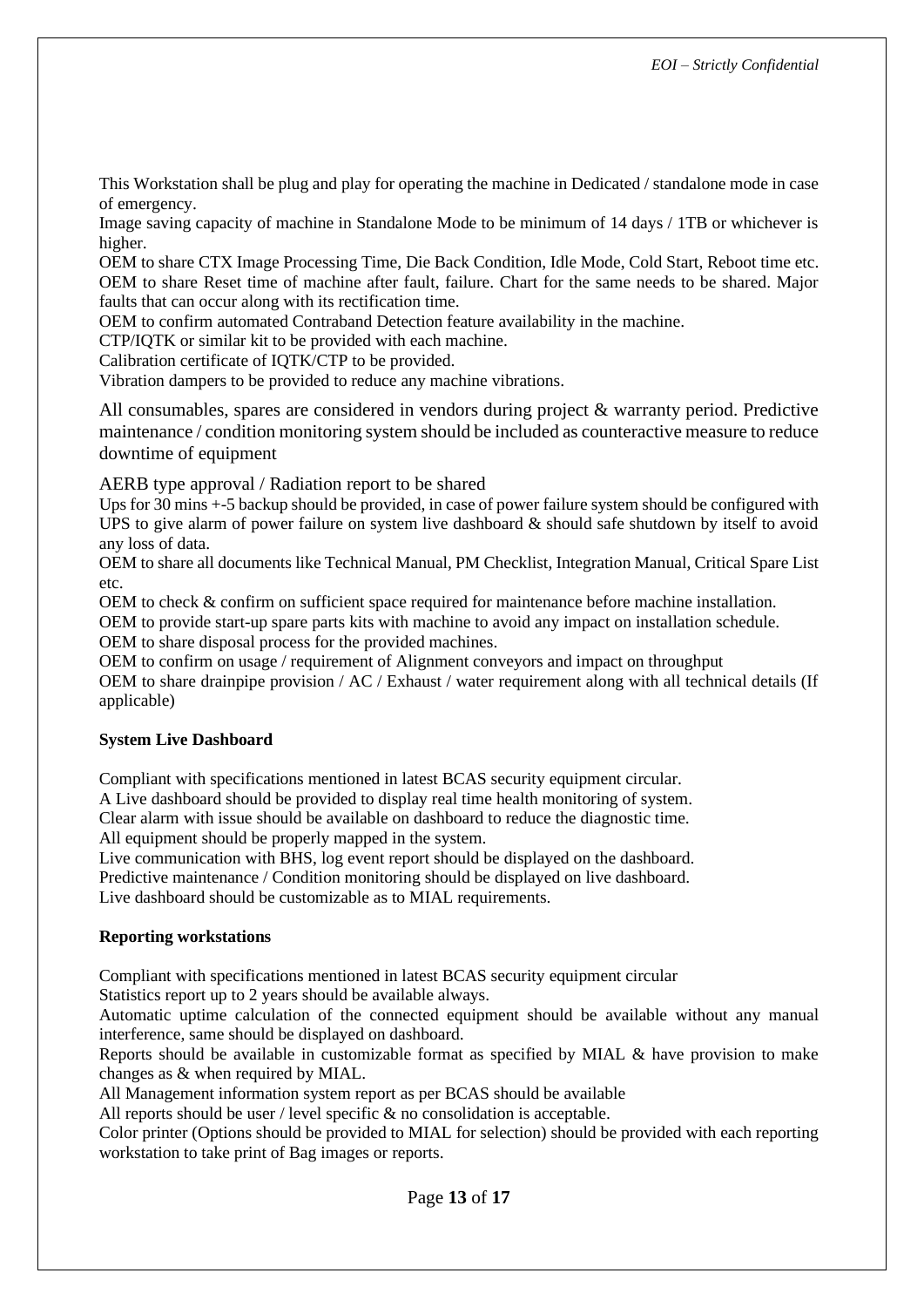OEM to share all Timeout types & next level to which image will be sent

OEM to share the Operator Console Photos & details with its life for replacement due to daily use wear and tear.

Time frame for each statistic report should be in duration of 00-01 minutes.

Report should have total baggage time along with individual level decision time & remarks.

Level wise matrix timeout should be available.

TIP feedback report should be available.

OEM to share Log Events, Error Reports, Machine Performance statistics, Generator Replaced Dates from any one Airport where it is already installed

E&M Reports: (E&M Workstation must be Admin access controlled)

Level 3 Mistrack, Generator Hours & Current Status, Machine Status, Machine Failure Alert on Email/SMS, Machine Fault Alert on Email/SMS, Server Status, Server Failure Alert on Email/SMS, Server Fault Alert on Email/SMS, Workstation Status, Workstation Failure Alert on Email/SMS, Workstation Fault Alert on Email/SMS, Stray Bag, Log Events, Error Reports, MTTR, MTBF, Network Status, Network Failure Alert on Email/SMS, Network Fault Alert on Email/SMS, 5 Continuous No Scan / No Image / Stray Bag / Alert on Email

/ SMS, Blackout Image Alert on Email / SMS, Bag jam Alert on Email / SMS, TIP Status Report, Machine Temperature & Humidity Record, Machine Time Based throughput, Image Low space alert for server setup, CD Writer, USB Access. Same to be configured to be displayed upon the dashboard as required.

### **Level 2A, 2B workstations**

Compliant with specifications mentioned in latest BCAS security equipment circular

Programmable analyst time as per BCAS specification

All image manipulation techniques should be available as hotkeys, Configurable via supervisor login

OEM to brief on all Image Manipulation options available for 3D Image like Suspicious item, Slicing, Cropping, Measurement, Zoom, Super penetration etc.

Manual marking of threat object with configurable predefined threats & remarks should be available to reduce decision time & same should be visible across all security levels and can be enabled/disabled as per MIAL requirement.

Each workstation must have indicator for offline or online indication

Each Workstation to be equipped with DVD Combo Writer, Speaker & provision of Image local storage for purpose of TIP / Training.

Should have capability to save images in local drive with minimum of 1000 images. Local storage should not affect the server storage in any way. It should auto delete after storage gets full without manual interference.

Audio beep should be played when new image is available to Analyst

Provision of inbuilt training module in offline mode

Ups for 30 mins +-5 backup should be provided, in case of power failure system should be configured with UPS to give alarm of power failure on individual workstation & should safe shutdown by itself to avoid any loss of decision.

Should have capability to convert 2A workstation as standalone workstation near the machine in case of total matrix/mux server network failure.

Should have provision to configure workstations with specific machines. 1 to 1 configuration or 1 to many within 1 hour.

Summary report should be available after user logout, such as No of accept, reject, timeout bags. Have provision of configuring, enabling & disabling as per MIAL requirement.

### **Level 3, 4 workstations**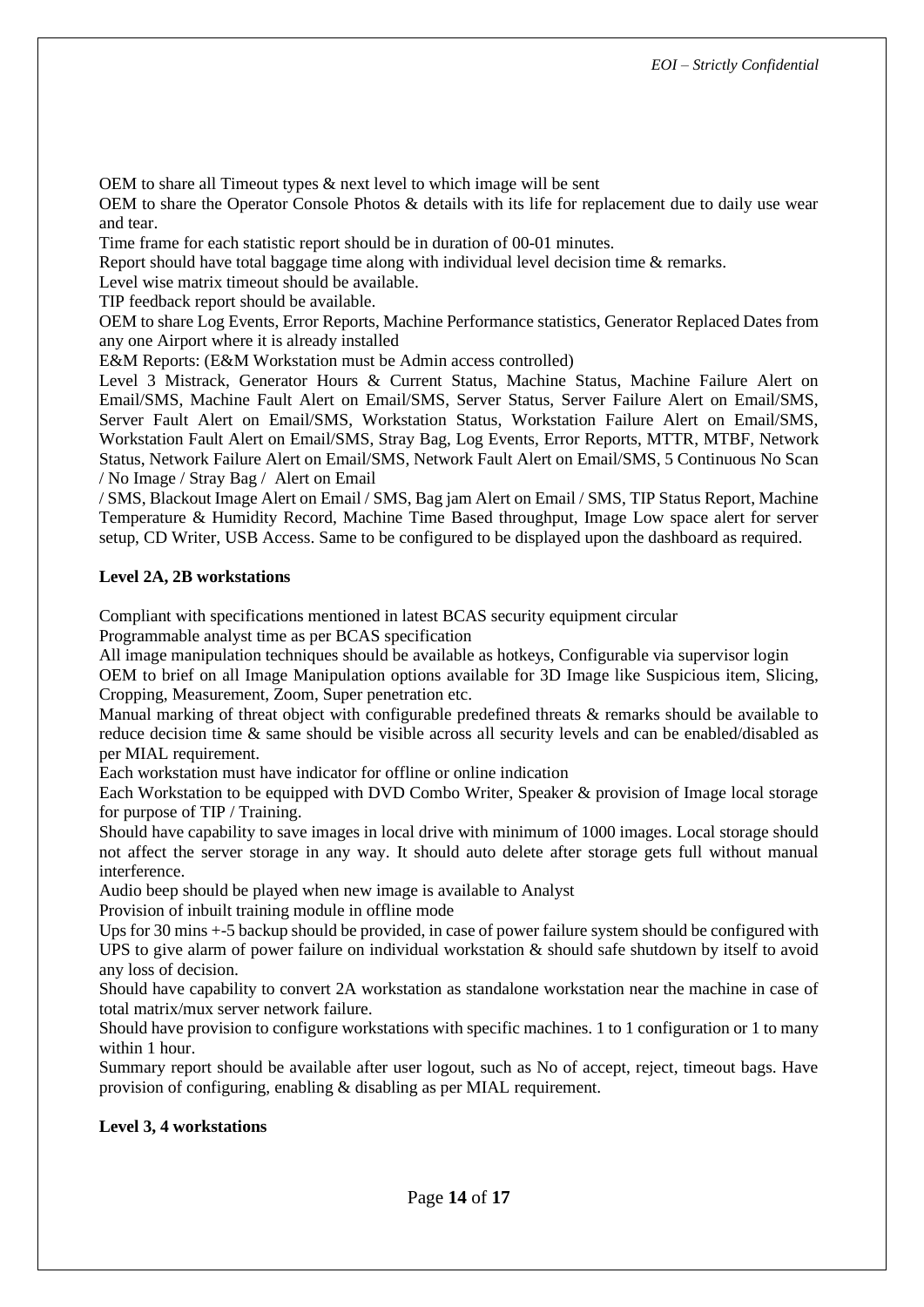Compliant with specifications mentioned in latest BCAS security equipment circular

A barcode scanner should be provided to recall all images via bag tag / BID / GID

Programmable analyst time as per BCAS specification

Manual marking of threat object with configurable predefined threats & remarks should be available to reduce decision time & same should be visible across all security levels and can be enabled/disabled as per MIAL requirement

Each workstation must have indicator for offline or online indication

All image manipulation techniques should be available as hotkeys, Configurable via supervisor login Each workstation must have indicator for offline or online indication

Ups for 30  $\pm$ 5 mins backup should be provided for each workstation, in case of power failure system should be configured with UPS to give alarm of power failure on workstation & should safe shutdown by itself to avoid any loss of decision.

Next bag tag should not be able to scan without decision of previous image, Message for the same should be displayed on screen.

Level 4 workstation should have capability of integration boarding pass number with passenger bag along with SRI.

# **Matrix/MUX server**

Compliant with specifications mentioned in latest BCAS security equipment circular

Vendor to consider placement of server number 01 in Terminal 1 MCR 1 & server number 02 in Terminal 2 MCR 2. Approximate distance between both terminals is 6 kilometers

Overall, 100% Redundant Server (S/W & H/W) & 100% Redundant Network Switch with auto switchover & Hot Standby.

Complete details of Server, Make, OS, Architecture, Configuration, Licenses, Applications, Capacity limitation, Server Backup methodology.

Server must have provision of 100% bag screening and should be configurable as per user requirement or regulatory requirement.

Images should get auto deleted after 80% capacity of storage is reached without manual interference.

Image Storage Server Quantity 100000 Bags Per Day in T1 & 14 Days Minimum storage

Vendor to share methodology of image backup to ensure 0% image loss.

Server should not be used for saving any training images on permanent basis.

TIP library to be provided as per BCAS circular, it needs to be upgraded as & when required by MIAL with images provided by MIAL without any additional cost.

Provision to select specific TIP to the individual as per his training needs.

Provision to be provided for updating TIP library with MIAL provided images.

UPS backup of  $30 \pm 5$  mins backup should be provided, in case of power failure Matrix server should be configured with UPS to give alarm of power failure on Matrix server, Dashboard & Reporting workstation & should safe shutdown by itself.

Should have multi-level authentication with proper personal authorization to avoid any security lapse.

In case of integrating machine of different terminals, separate grouping / teaming of equipment must be considered for reports & data analysis

Should be compliant with MIAL cyber security standards.

Remote monitoring of server to be restricted & password controlled with authorization from MIAL Admin OEM to support BHS in case of any upgradation of HBS. OEM to have mutual agreement with BHS service partner for complete integration of machines with the objective to achieve  $\langle 1\%$  mistrack rate  $\&$ operations.

There should not be any interference of inbound & outbound system. Both should work independently as per defined process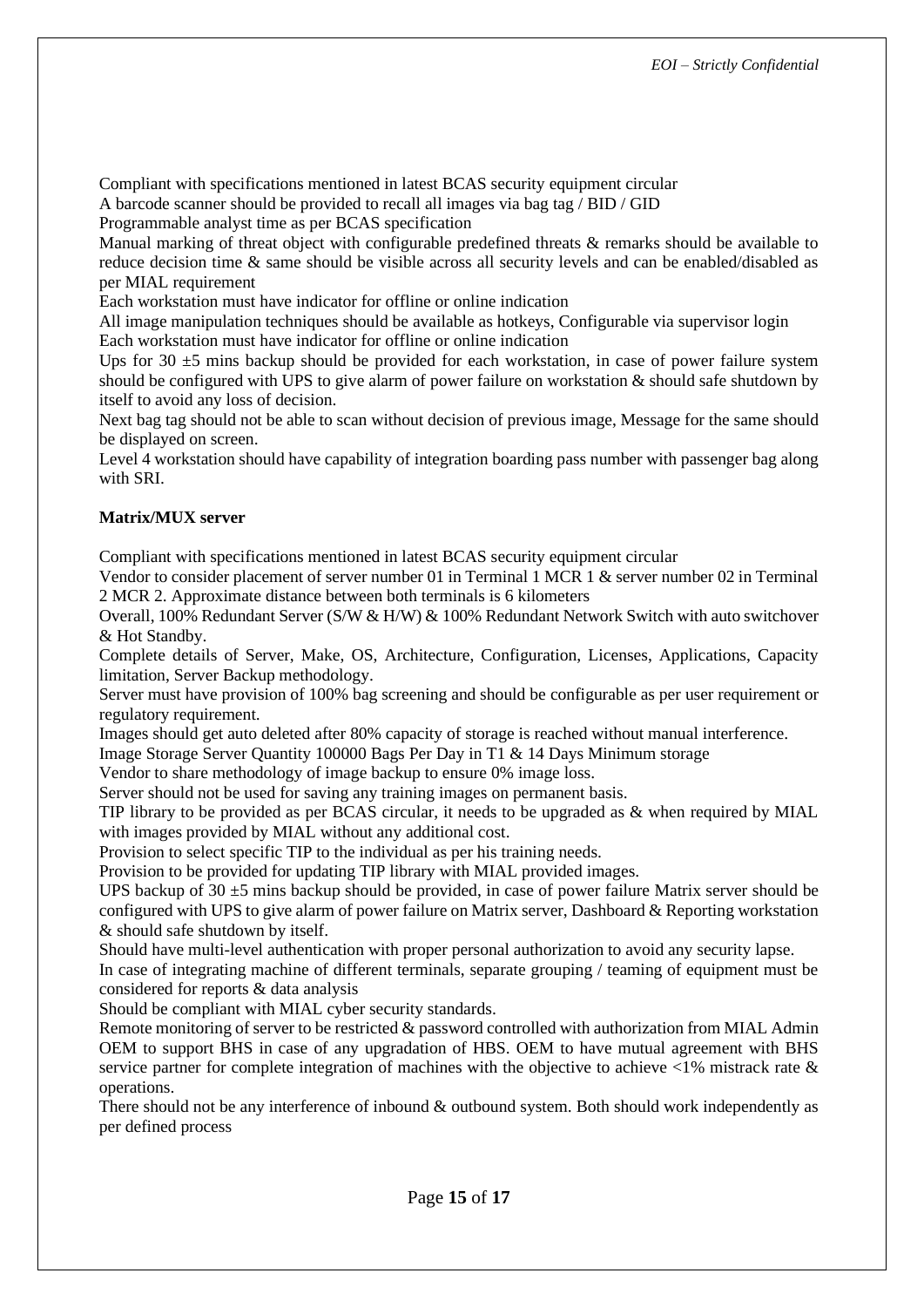OEM to provide expansion capacity of additional 2 machines & 10 workstations without any hardware modification to existing system.

### **Network switches & IT Cabling**

Compliant with specifications mentioned in latest BCAS security equipment circular.

Vendor should consider all active network components, media converters in their scope.

Vendor to provide  $\&$  install all field switches, media converter  $\&$  other active components as per site requirement for completion of project.

Switches considered should be capable of future expansion.

Distance of rooms should be considered & no latency/delay should occur during any point of operation during image retrieval.

Passive cabling comprising only CAT6 & fiber will be in MIAL scope. Fiber termination to be conveyed in advance to MIAL.

#### **Training**

Detailed Technical Training to E&M Team on Inline Machines. (10 members)

#### **Storage for New machines**

Vendor should deliver material at MIAL provided storage space. Loading, unloading, movement & further movement of material from storage to installation site will be in vendor's scope. The vendor should provide maximum dimensions of boxes.

Storing, removal, & security of the same until handover is responsibility of vendor.

Vendor must ensure security of all equipment till final handover to MIAL.

#### **Installation of machines include Fixing of machines on mezzanine floor, Testing & integrating with BHS concluding with Final SAT with all stakeholders**

To provide detailed plan & sequence of machines to be installed with schedule. Should be strictly adhered. Any shutdown to be informed 48 hours in advance.

Should ensure all necessary equipment for installation of machine are on site.

All permits to be readily available before commencement of work.

Integration document to be shared to BHS team along with Telegram structure.

Future provision for integration of Level 3 XBIS, OOG machines etc. along with existing machines should be considered in the scope.

OEM to share certificates/Test reports of all type of explosive test apart from TSA/ECAC certificate.

In addition to the above mentioned, Vendor scope includes end to end activity from supply, installation, testing, BHS Integration & Commissioning of CTX machines, Level 2A-2B workstations with integrated UPS, Level 3-4 workstations with integrated Barcode scanners & UPS, Reporting workstations with printers & Fully redundant Matrix server.

Vendor shall provide all design, engineering, labor and materials, equipment transport, installation, testing, commissioning, and operational handholding services, as required to achieve the project objectives.

Any interface devices required for integration with BHS to be provided by vendor.

Integration to be done with existing BHS vendor. All requirement to be met with the existing BHS. Vendor should include all the work such as shifting, cutting, drilling, filing etc. which is required for installation of equipment in their scope only with MIAL approval.

Sufficient manpower should be arranged managed by vendor in case 2 or more machines have to be simultaneously installed.

Vendor should acquire required entry permits; work permits before commencement of work.

Page **16** of **17**